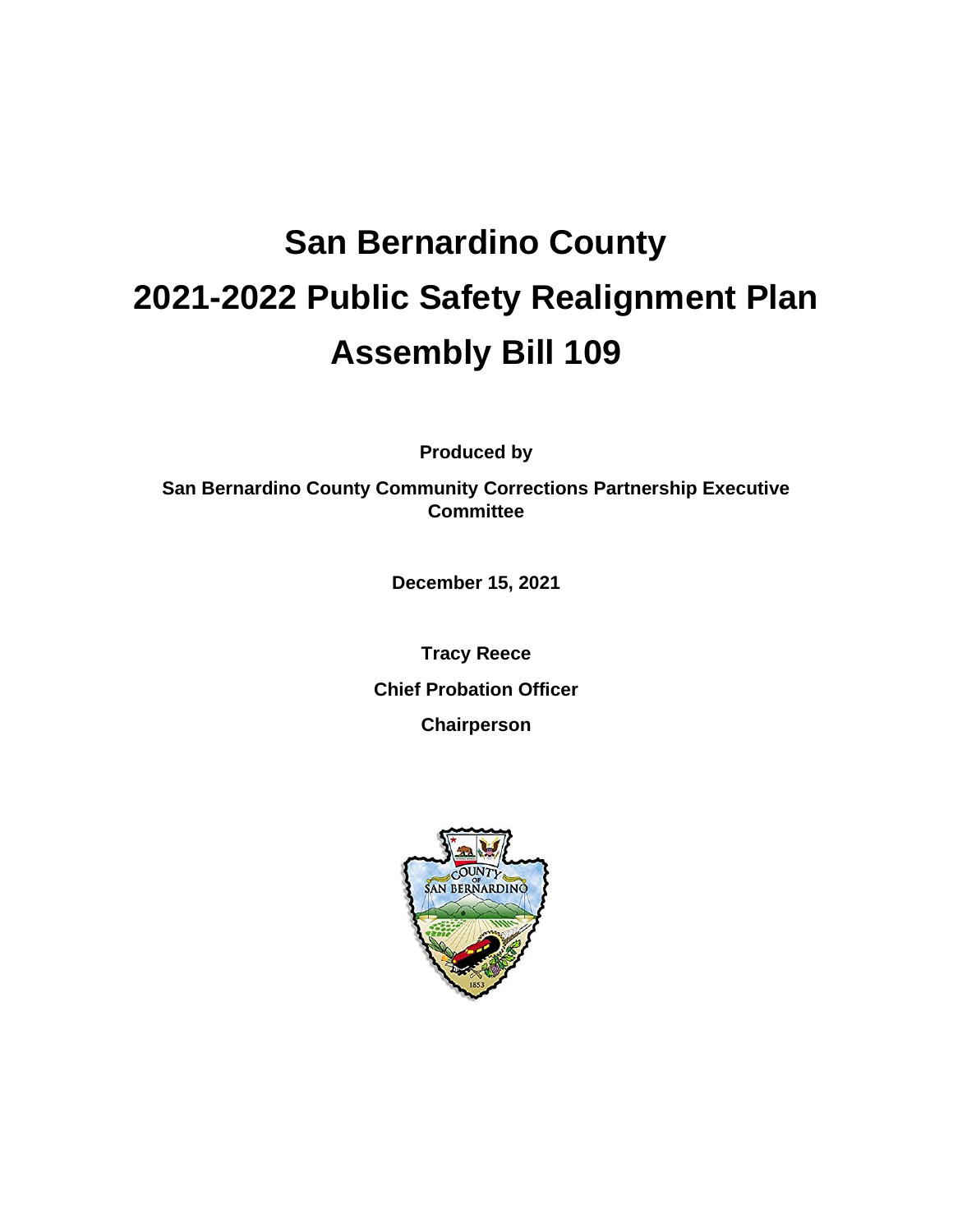# **TABLE OF CONTENTS**

| <b>Section</b> | <b>Title</b>              | Page           |
|----------------|---------------------------|----------------|
| 1              | <b>INTRODUCTION</b>       | 3              |
| 2              | <b>FISCAL INFORMATION</b> | $\overline{4}$ |
| 3              | <b>PROBATION</b>          | 5              |
| $\overline{4}$ | <b>BEHAVIORAL HEALTH</b>  | 9              |
| 5              | <b>SHERIFF</b>            | 11             |
| $6\phantom{1}$ | <b>DISTRICT ATTORNEY</b>  | 16             |
| $\overline{7}$ | <b>PUBLIC DEFENDER</b>    | 19             |
| 8              | <b>SUMMARY</b>            | 20             |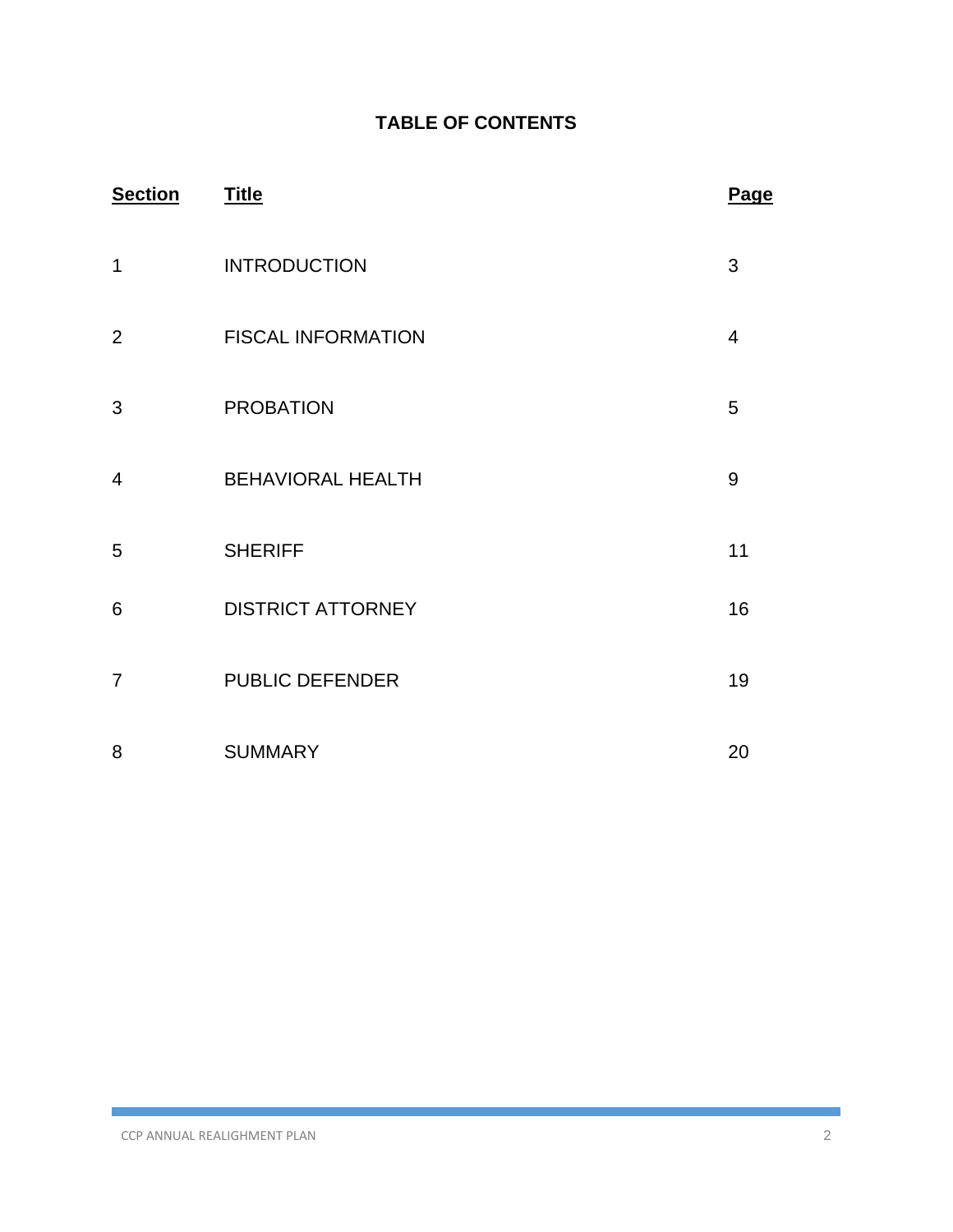## **INTRODUCTION**

On April 4, 2011, Governor Edmund G. Brown signed Assembly Bill 109 (AB109), The Public Safety Realignment Act, which created a significant change to the California correctional system. Specifically, AB109 transferred responsibility for incarcerating, supervising, and treating lower level inmates and parolees form the California Department of Corrections and Rehabilitation (CDCR) to the counties. Implementation took effect on October 1, 2011.

The tenets of the Realignment Act require that the state and counties use a data-driven approach to balance public safety and reduce recidivism. To accomplish this, a concerted effort has been made to invest in community corrections, evidence-based reentry programs and services as well as using alternative custody options.

This update, in conjunction with the annual CCP Survey, affirms that San Bernardino County continues to embrace the tenets of the Realignment Act and strives for innovative ways to reduce recidivism, foster public safety and provide a path for our clients to become viable members of society.

# **San Bernardino County Community Corrections Partnership Executive Committee AKA: CCP:**

The CCP collaborates to provide recommendations to the County Board of Supervisors in determining funding and programming for the various components of the Annual Realignment Plan. The CCP is comprised of the following:

- Chief Probation Officer (Chairperson)
- Chief of Police
- Sheriff
- District Attorney
- Public Defender
- Presiding Judge of the Superior Court
- A representative from either the County Department of Social Services, Mental Health, or Alcohol and substance Abuse Programs, as appointed by the County Board of Supervisors. In addition, the Assistant Executive Officer of Human Services is on the Executive Committee.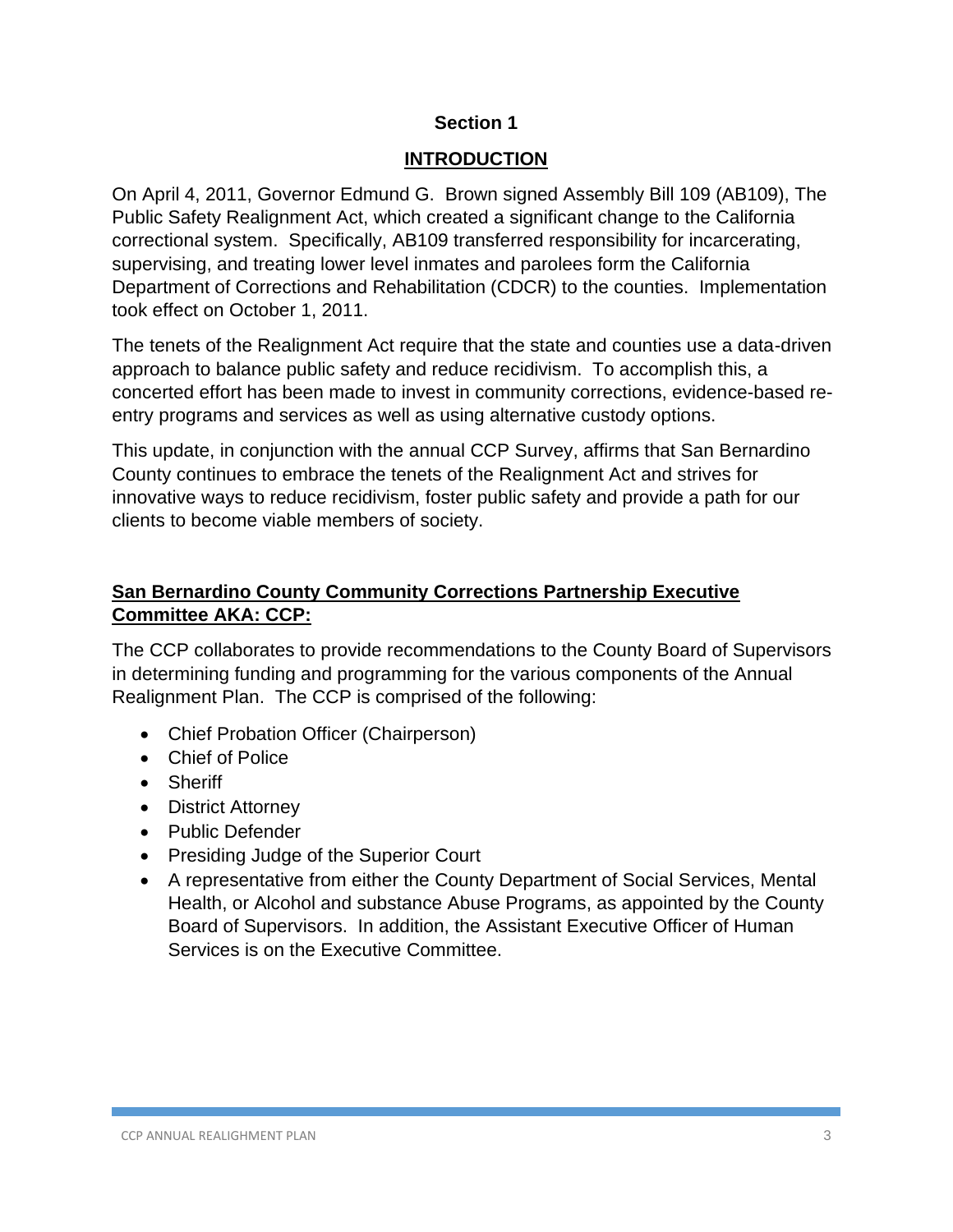## **FISCAL INFORMTION – Fiscal Year (FY) 2021/22**

The San Bernardino County allocation was budgeted at \$106.5 million based on early estimates. The CCP distributed the funds amongst the member agencies with the understanding that all agencies are to provide a quarterly report on the financial activity and use of the realignment funds. Initial budgetary allocations were as follows:

| Agency                                  | Amount       |
|-----------------------------------------|--------------|
| Probation                               | \$39,959,601 |
| <b>Sheriff Department</b>               | \$52,443,314 |
| <b>District Attorney</b>                | \$4,000.660  |
| <b>Public Defender</b>                  | \$3,067,863  |
| <b>Public Health</b>                    | \$254,380    |
| Department of Behavioral Health         | \$6,275,194  |
| <b>Workforce Development Department</b> | \$279,839    |
| Law and Justice Group                   | \$186,559    |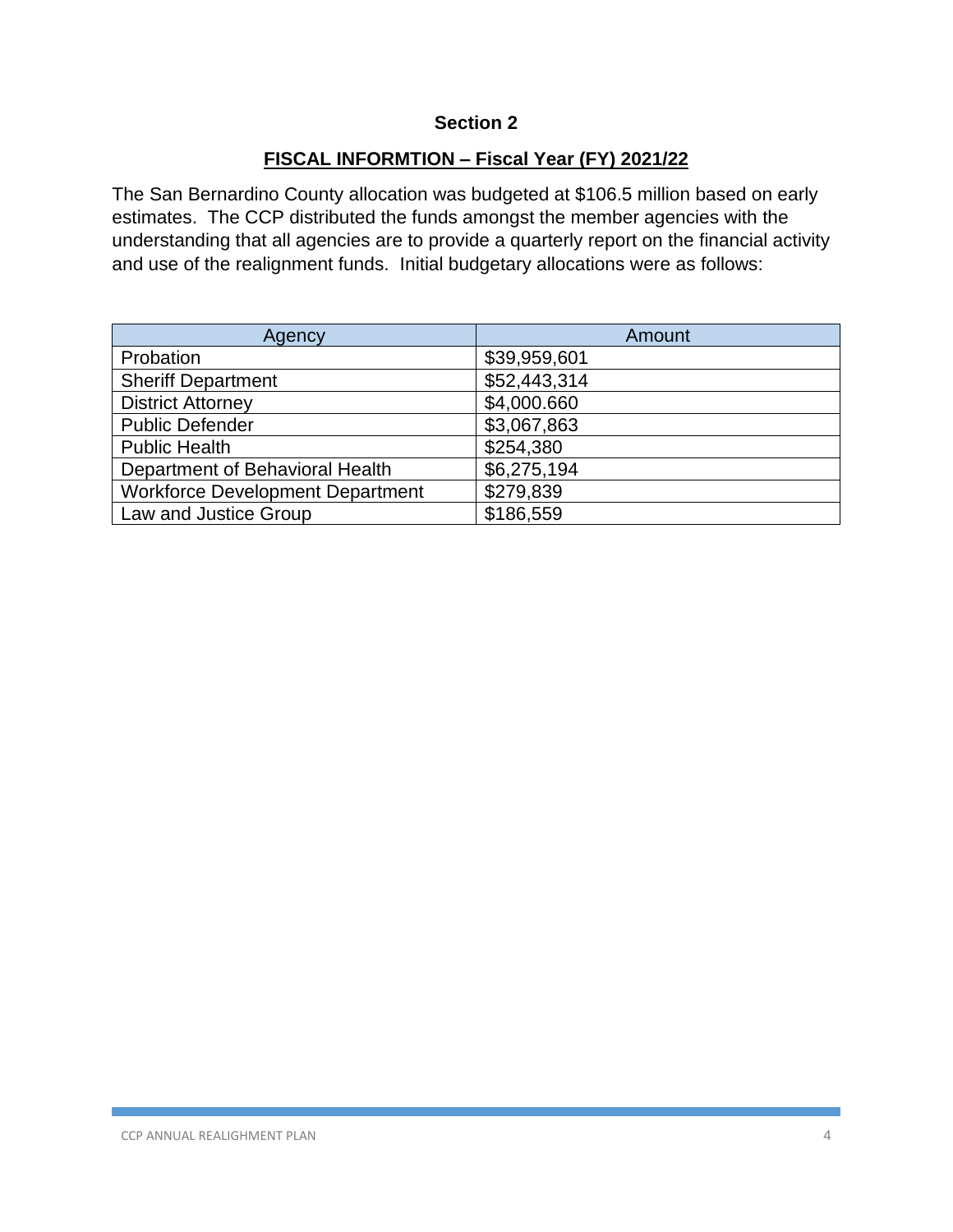## **PROBATION**

Research supports that a combination of systematic interventions and evidenced-based practices culminates in an overall reduction of recidivism. This premise represents a primary goal of the Probation Department's community corrections efforts. However, there continue to be many challenges to accomplishing this goal, including the increased number of clients with more diverse criminogenic needs under our jurisdiction. Nevertheless, the Department remains dedicated to the mission of protecting the community by assisting clients to become viable members of society. The Department achieves its mission through progressive supervision strategies, proactive rehabilitative efforts, and collaborative efforts with stakeholders.

## **REALIGNMENT SERVICES RENDERED:**

• Day Reporting Centers (DRC**):** Located in the three main regions of the County (Central, West Valley, and High Desert), the DRCs represent a multi-agency collaboration designed to reduce recidivism by identifying and addressing the factors that lead to re-offending. In essence, these centers are a "one-stop concept" that offers a variety of comprehensive treatment services to assist clients in transitioning back into the community.

Each DRC provides opportunities for clients to receive services that address substance abuse, improve and sustain physical and mental health issues, find and maintain employment and resources for family services. Probation Officers located at the DRCs play a significant role in coordinating services. A critical component for Probation Officers in the success of DRC functions is developing a rapport with clients and being part of a more significant support group. Other agencies co-located at the DRCs include the following:

- o Behavioral Health
- o Transitional Assistance Department
- o Workforce Development Department
- o Public Health

Community-Based Organizations (CBOs) and contracted agencies are also utilized at the DRCs to augment the available resources.

DRC functions include the following program components:

- o Orientation upon release from prison or county jail
- o Classification via an evidenced-based risk and assessment tool
- o Development of a comprehensive treatment plan
- o Daily check-in with DRC staff
- o Individualized and group counseling
- o Substance abuse and alcohol testing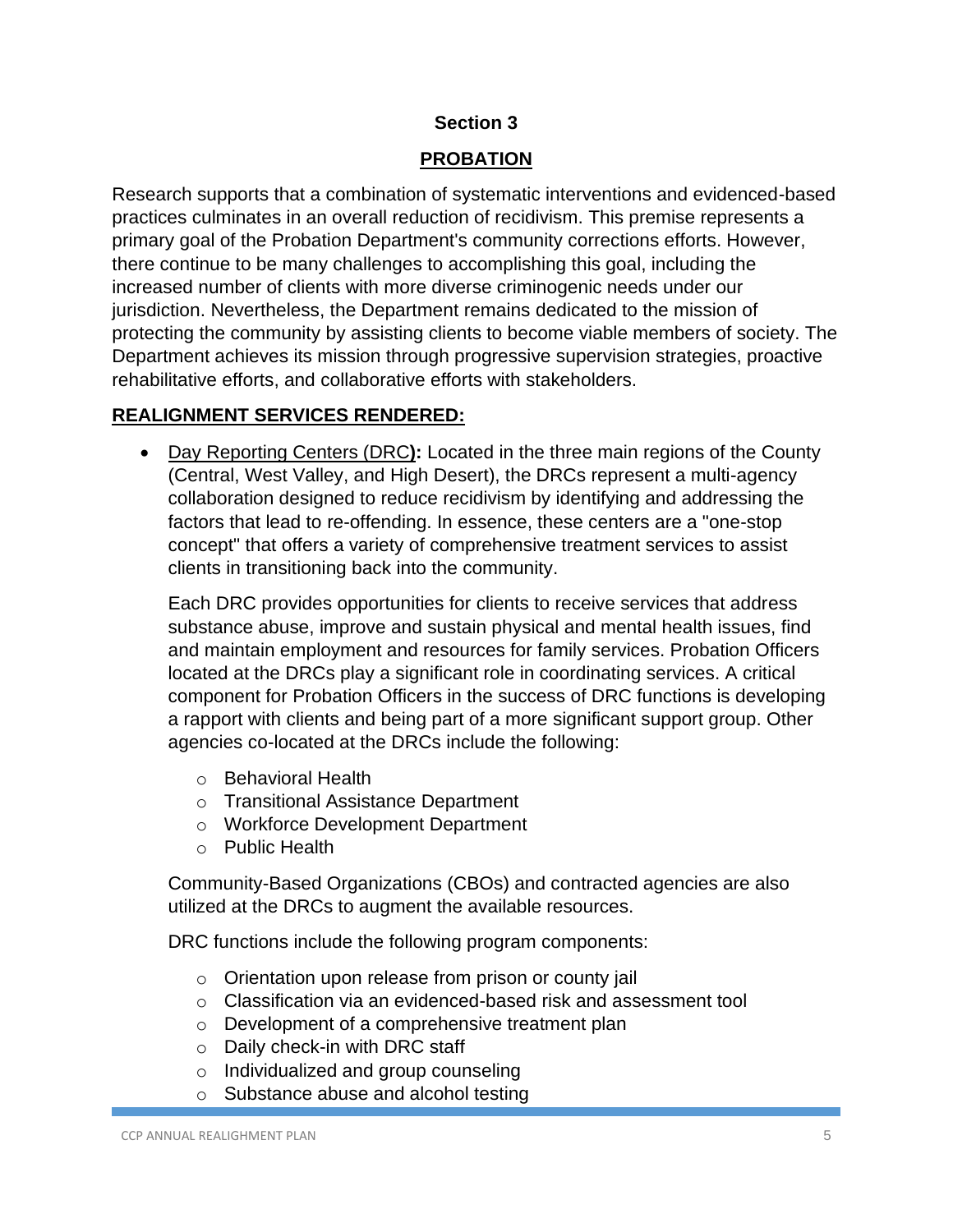- o Anger management
- o Domestic violence curriculum
- o Cognitive and Life Skills Development
- o Parenting and family reintegration
- o Health screening
- o Educational services and GED preparation
- o Budgeting and money management
- o Vocational training
- o Work program
- o Discharge planning
- o Aftercare

Additional service are added as needs arise and available resources permit.

- Supervision: With the increase in community corrections population and diversity of client needs, the Department developed several specialty supervision units to address specific areas of concern. These include:
	- o **Mental Health Supervision Unit**: This comprises officers who have received additional training in dealing with and relating to mental health symptoms and conditions. Officers work collaboratively with representatives from the Department of Behavioral Health to ensure that clients are successful in their term of supervision.
	- o **Multiple Enforcement Team (MET):** MET is designed as another tool to assist with compliance and enhancement of public safety. The primary purpose of this unit is to locate and apprehend absconders. A secondary role includes enhancing supervision for high risk DRC clients. This unit was initially considered the Gang Unit, then transitioned to the Probation Apprehension Team and eventually to MET.

# **ACCOMPLISHMENTS – FY 2020/2021:**

- **Substance Abuse Disorder Treatment**: In the fiscal year 2020-21, there was a steady increase in referrals for SUD services at all three DRC's throughout the year. The West Valley DRC has seen an increase in program attendance, whereas there has been a decrease in program attendance in the High Desert. In the Central region, where there is not an on-site SUD clinic, an increase in program attendance was observed in the DBH implemented drug & alcohol program. The Department's goal is to achieve better outcomes and improve the program's fidelity. Developing and implementing a self-reporting mechanism is an effort towards that goal.
- Vocational Opportunities: There was an increase in clients participating in vocational certification classes organized by the DRCs. Approximately six cycles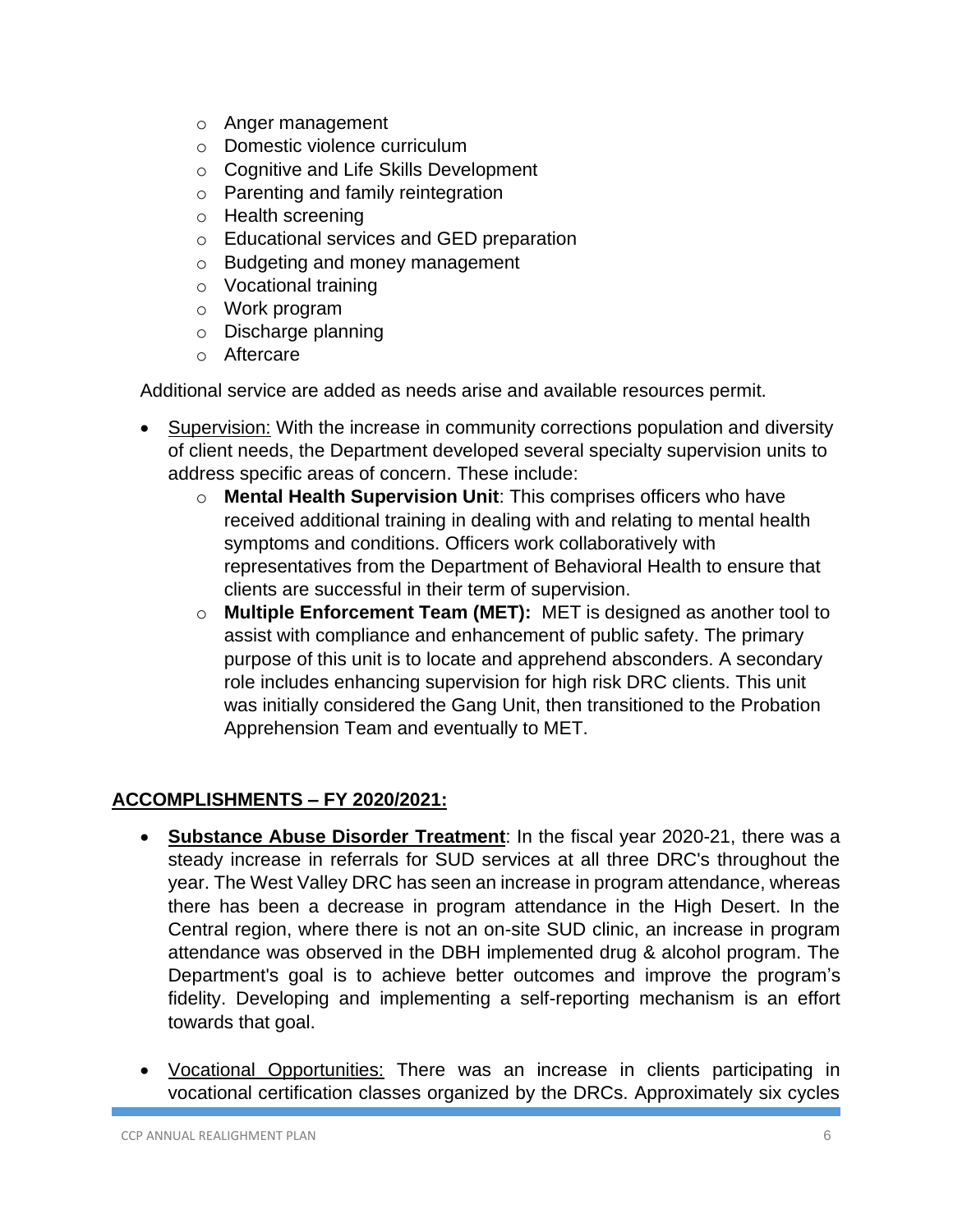of the Welding certification classes have been completed as of June 2021, from which fourteen (14) students received industry-recognized certifications. Four (4) students from those classes subsequently obtained employment with industrycertified welders; Two (2) started their own business and, one (1) student currently works within a union-led apprenticeship program. One (1) student from a graduating class moved on to further certification classes at a local community college.

Additionally, the Department collaborated with a non-profit organization (Forestry and Fire Recruitment Program) to enroll probation clients in a fire-fighting certification program. Three (3) clients graduated from the program and are currently working within the industry—an additional two (2) are currently enrolled in the program.

- Linking Homeless Clients to Housing Opportunities: From November 2020 through November 2021, the Department provided temporary housing to approximately 464 clients, a significant increase from the prior year.
- Education: Despite the COVID-19 pandemic-related challenges in 2020, the Department, in collaboration with the Five Keys Charter School, successfully continued providing education curriculums through virtual platforms. This endeavor significantly minimized the disruption of educational services to clients. Educational curriculums include hospitality, sewing, basic computer technology, and multimedia training.
- Access to Health Services: Probation partnered with the Department of Public Health to have a Health Specialist assigned to the DRCs. This specialist provided educational services that include:
	- o Nutrition/Diabetes Management
	- o Tobacco, Alcohol and Substance Abuse Education
	- o Basic Hygiene
	- o Sexually Transmitted Disease Education

Additionally, each DRC is assigned a Correctional Nurse that provides additional medical services including:

- o Basic medical triage
- o Blood pressure checks
- o Diabetic checks
- o Assistance with obtaining prescribed medications
- o Physician referrals
- o Dental referrals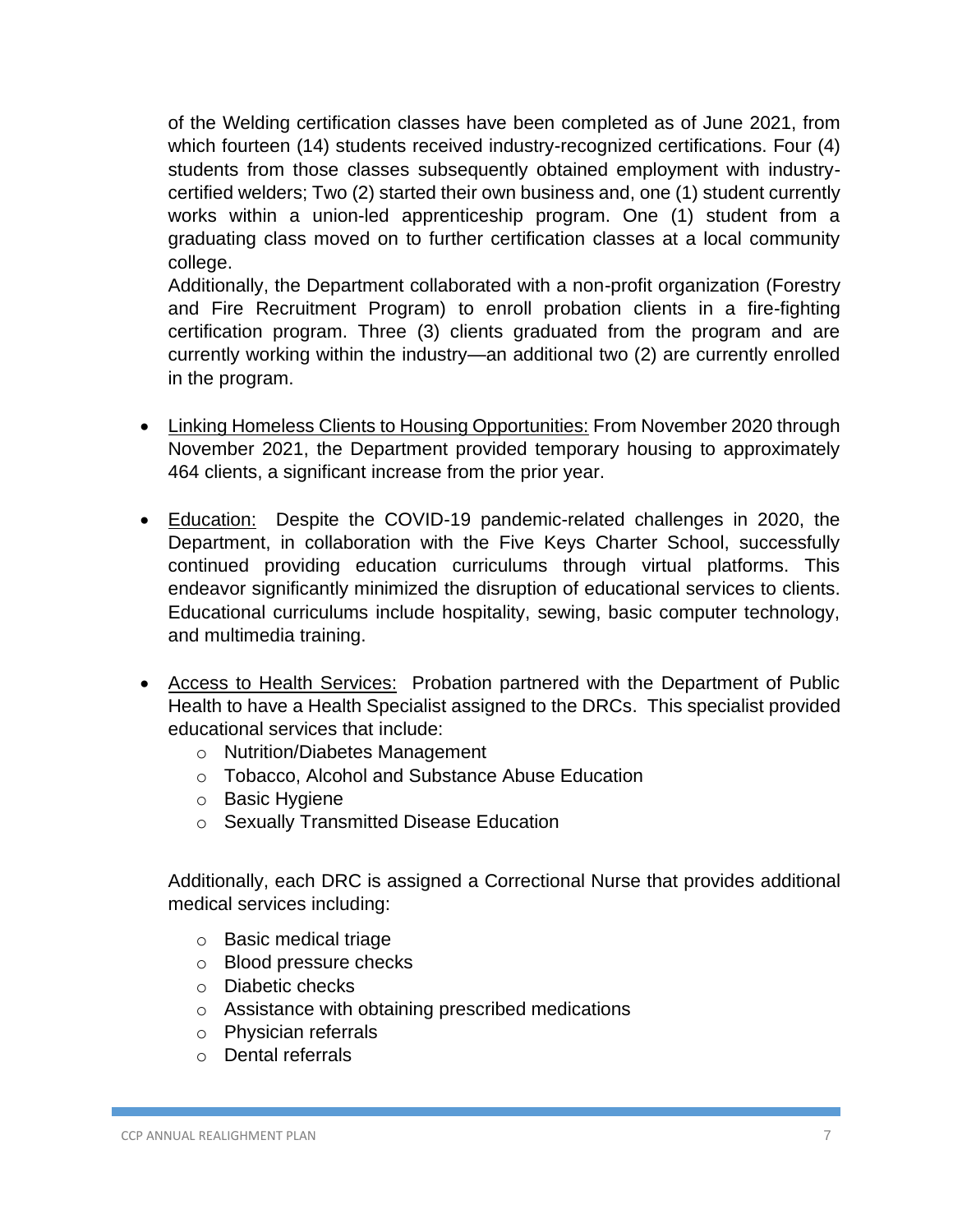## GOALS-FY 2021/2022:

- Develop a comprehensive multidimensional rehabilitative and community integration program that seeks to develop long-term self-sustaining social and independent living skills among justice-involved individuals through treatment, vocational training, and personal development opportunities.
- Increase accessibility to vocational programs for clients reporting to the DRCs including programs provided by external partners e.g. the Forestry and Fire Recruitment Program.
- Decrease the potential for recidivism in the homeless offender population coming out of the jail facilities by linking them to housing opportunities upon reporting to the Day Reporting Centers. Additionally, the department is committed to conducting homeless outreach events on a quarterly basis.
- Decrease the potential for recidivism of the probation population by increasing the availability of quality programming to clients under probation supervision by outsourcing programming to Community Based Origanizations and other qualified agencies.
- Increase the number of probation clients receiving screening for substance abuse disorder.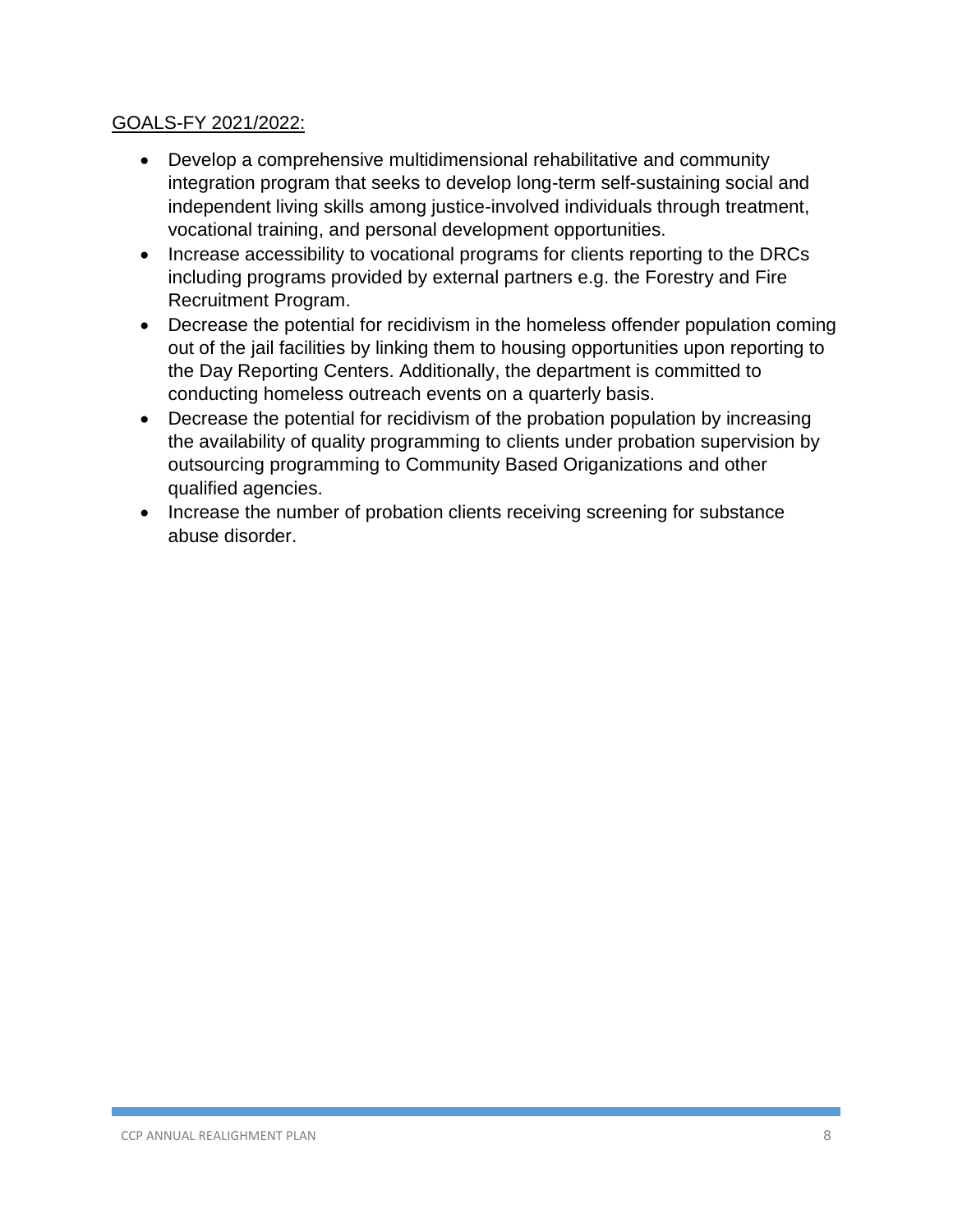## **Behavioral Health**

The Choosing Healthy Options to Instill Change and Empowerment (CHOICE) program provides mental health services to probationers with severe mental illness (SMI) within San Bernardino County. The CHOICE program is co-located in the three San Bernardino County Probation Day Reporting Centers in Fontana, San Bernardino, and Victorville, as well as the Probation office in Barstow. CHOICE also offers intensive mental health treatment for those probationers deemed as needing a higher level of care in the Adult Forensic Services (AFS) Clinic in Colton. CHOICE Program design enables a "one stop shop" where probation and behavioral health service needs are met at one location. The CHOICE program provides behavioral health services to our probation populations to support and encourage seamless transitions into their communities, promoting overall health and success for each individual probationer we serve.

CHOICE is funded through the Community Corrections Partnership (CCP) Behavioral Health allocation of AB 109 funding, serving the probationers located throughout the West Valley Region of San Bernardino County. Mental health services include, but are not limited to, screening and assessment, development of individualized recovery plans, individual and group therapy, crisis intervention and case management services. The CCP funds also support supplemental substance use disorder screening, referrals and linkage and educational groups in the Joshua Tree Probation Office through the Triage Engagement Support Teams (TEST) program.

Planned changes related to the restructuring of CHOICE program services in the Barstow location are still in progress. CHOICE continues to offer a wide range of mental health treatment and substance use disorder screening services in Barstow; however, the isolated and rural location and limited population has not produced as much of a probation clientele as was anticipated when the program was established in 2018. The location also continues to create challenges in recruiting and retaining staff. DBH is working on adjusting the staffing and service levels offered at the Barstow location, as there are other DBH Mental Health and SUD treatment programs within a one-mile radius of the Barstow Probation Office that offer a myriad of MH and SUD services to the Barstow Community. The current plan for the CHOICE Barstow program is to provide MH and SUD screening and referral services in order to assess and link Barstow Probationers to necessary behavioral health services and reincorporate the previous CCP funds back into the overall CHOICE program.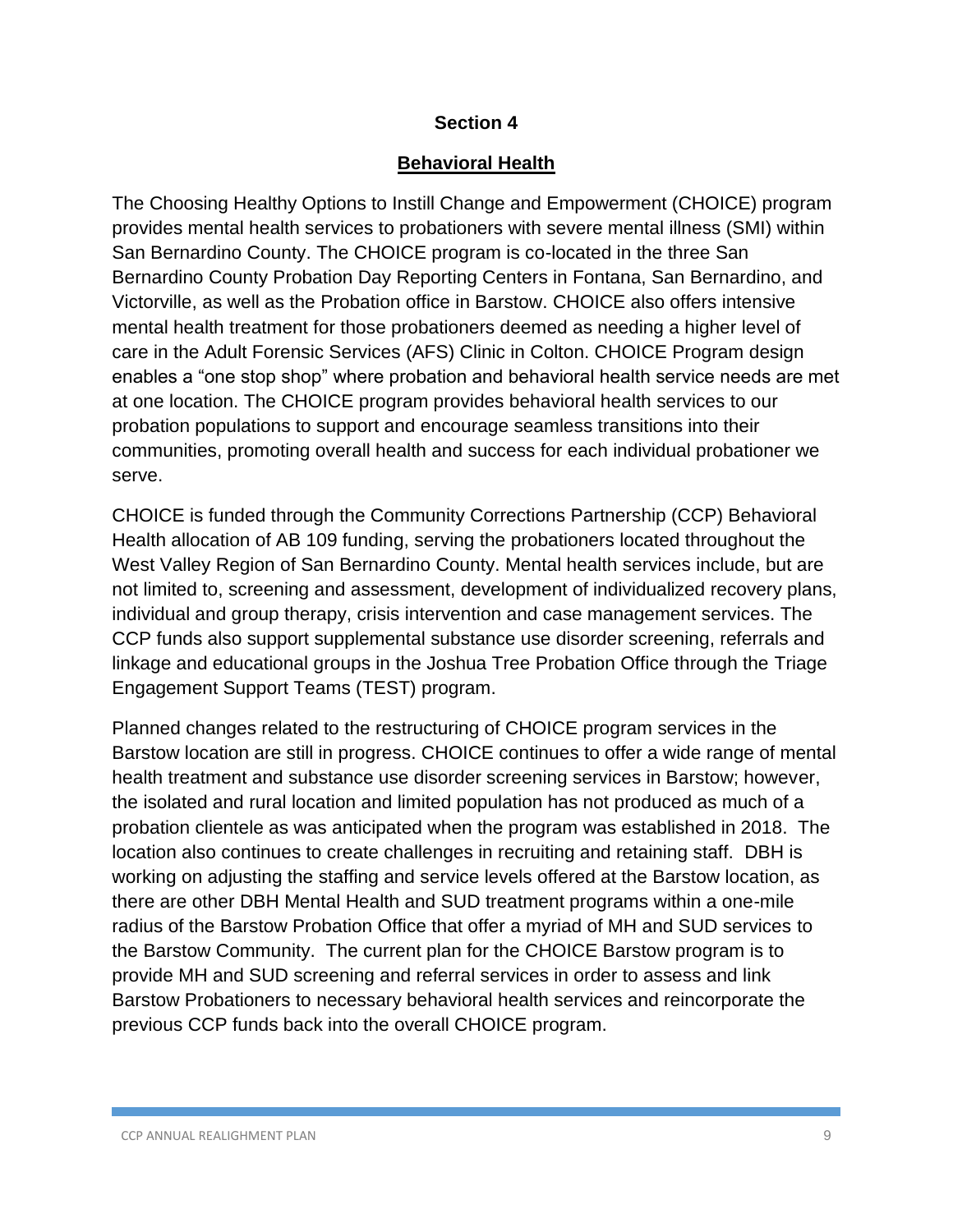| FY 20/21               | <b>Total</b><br>Number of<br><b>Referrals</b> | <b>Mental Health</b><br><b>Assessments</b><br>Completed | <b>MH Active</b><br>Caseload | <b>Transportations</b> | <b>SUD</b><br><b>Assessments</b><br>Completed | <b>SUD Active</b><br>Caseload | <b>SUD</b><br><b>Referrals</b><br>to Other<br>Program |
|------------------------|-----------------------------------------------|---------------------------------------------------------|------------------------------|------------------------|-----------------------------------------------|-------------------------------|-------------------------------------------------------|
| July-20                | 182                                           | 43                                                      | 240                          | 33                     | 29                                            | 9                             | 9                                                     |
| August-20              | 134                                           | 22                                                      | 224                          | 30                     | 20                                            | 17                            | 11                                                    |
| September-<br>20       | 192                                           | 33                                                      | 229                          | 41                     | 40                                            | 23                            | 20                                                    |
| October-20             | 137                                           | 29                                                      | 232                          | 65                     | 29                                            | 20                            | 16                                                    |
| November-<br>20        | 161                                           | 21                                                      | 218                          | 77                     | 27                                            | 28                            | 10                                                    |
| December-<br>20        | 155                                           | 19                                                      | 223                          | 71                     | 34                                            | 26                            | 19                                                    |
| January-21             | 154                                           | 23                                                      | 242                          | 57                     | 6                                             | 12                            | $\overline{0}$                                        |
| <b>February-</b><br>21 | 130                                           | 16                                                      | 230                          | 30                     | 17                                            | 10                            | 11                                                    |
| March-21               | 225                                           | 32                                                      | 179                          | 65                     | 67                                            | 14                            | 29                                                    |
| April-21               | 204                                           | 25                                                      | 172                          | 84                     | 12                                            | 24                            | $\overline{4}$                                        |
| $May-21$               | 220                                           | 28                                                      | 175                          | 135                    | 11                                            | 25                            | $\mathbf{1}$                                          |
| June-21                | 248                                           | 38                                                      | 184                          | 160                    | 10                                            | 30                            | 1                                                     |
| <b>AVERAGE</b>         | 178.5                                         | 27.4                                                    | 212.3                        | 70.7                   | 25.2                                          | 19.8                          | 10.9                                                  |

| FY 21/22         | <b>Total</b><br>Number of<br><b>Referrals</b> | <b>Mental Health</b><br>Assessments<br>Completed | <b>MH Active</b><br>Caseload | <b>Transportations</b> | <b>SUD</b><br><b>Assessments</b><br>Completed | <b>SUD Active</b><br>Caseload | <b>SUD</b><br><b>Referrals</b><br>to Other<br>Program |
|------------------|-----------------------------------------------|--------------------------------------------------|------------------------------|------------------------|-----------------------------------------------|-------------------------------|-------------------------------------------------------|
| $July-21$        | 178                                           | 33                                               | 210                          | 195                    | 8                                             | 26                            | $\theta$                                              |
| August-21        | 229                                           | 35                                               | 217                          | 246                    | 11                                            | 20                            | $\overline{0}$                                        |
| September-<br>21 | 249                                           | 34                                               | 225                          | 237                    | 21                                            | 17                            | $\overline{0}$                                        |
| October-21       | 217                                           | 34                                               | 217                          | 193                    | 6                                             | 13                            | $\Omega$                                              |
| November-<br>21  | 169                                           | 22                                               | 221                          | 211                    | $\overline{7}$                                | 14                            |                                                       |
| <b>AVERAGE</b>   | 208.4                                         | 31.6                                             | 218.0                        | 216.4                  | 10.6                                          | 18                            | 0.2                                                   |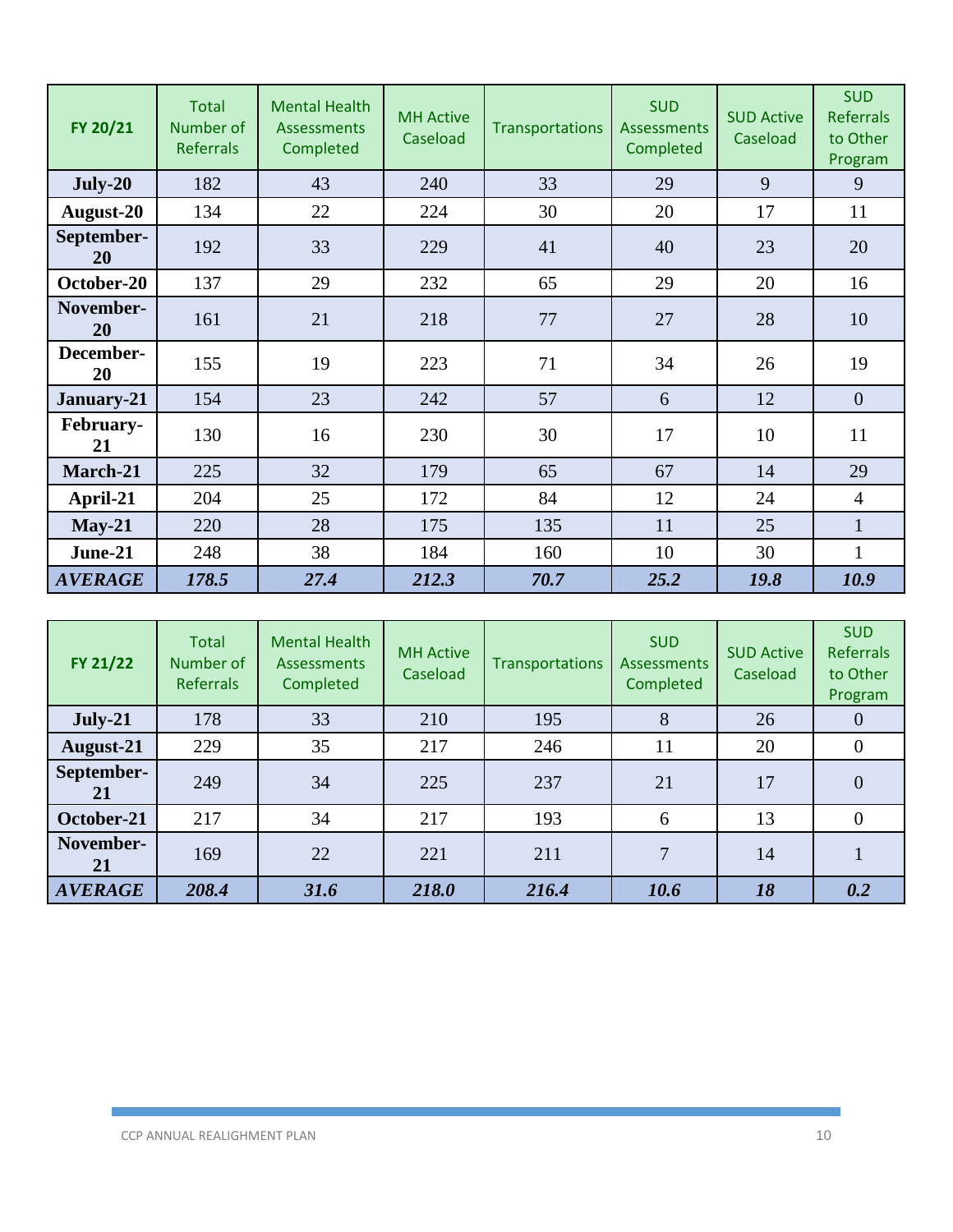## **SHERIFF**

In the decade since passage of the Public Safety Realignment Act (AB109), the San Bernardino County Sheriff's Department jail system has faced many AB109 related challenges, including housing inmates for lengthy sentences once served in state prison, increased criminal sophistication amongst the incarcerated population and the associated need for increased rehabilitative, medical and mental health care. As the Department evolved to respond to AB109, access to mental health care increased, population management needs grew and the need for larger scale access to inmate programming and alternative to custody programs was brought to the forefront.

## **FY20/21 Highlights**

## **Mental Health Services**

While the sheriff's department grew through the challenges of AB109, the greatest shift came in the need to increase mental health services. In 2016, the department contracted with Liberty Healthcare to provide full-time staff to deliver Correctional Mental Health Services in the jail system. In 2020, Liberty Correctional Mental Health (CMHS) developed a staffing plan to deliver quality mental health services, increasing staff numbers to appropriately accommodate the size of the jail system.

West Valley Detention Center (WVDC) has seen beds designated to house seriously mentally ill inmates rise from approximately 80 beds in 2013 to over 800 beds today. As of December of 2021, 864 beds are set aside to house seriously mentally ill inmates in various classifications. With a rated total capacity of 3315, 20% of WVDC is designated for seriously mentally ill housing. In 2021, Liberty Staff focused on services provided during the intake process. It is now standard practice to screen each individual for mental health services at the time of booking, rather than waiting for a referral process from medical staff. This updated screening process allows risk assessment to take place immediately, correct housing and mental health care services provided, appropriate medication management, and for case management to start as soon as an individual is booked in.

In addition to more robust intake related services, CMHS increased access to various mental health services, offering groups sessions with the Seriously Mentally Ill and Seriously Mentally Ill Lockdown populations, one-on-one therapeutic encounters with licensed clinicians and psychiatrists and assisting with meeting appropriate housing needs for the population. With the increase in these services came a need for added security from the deputy sheriffs assigned to the jail system. At the beginning of 2020, Liberty Healthcare had 12 deputies assigned to assist with the safety and security of mental health staff. As of the end of 2021, there were 26 deputies assigned to assist Liberty Healthcare and a total of 35 deputies, including one sergeant, assigned to support various mental health roles.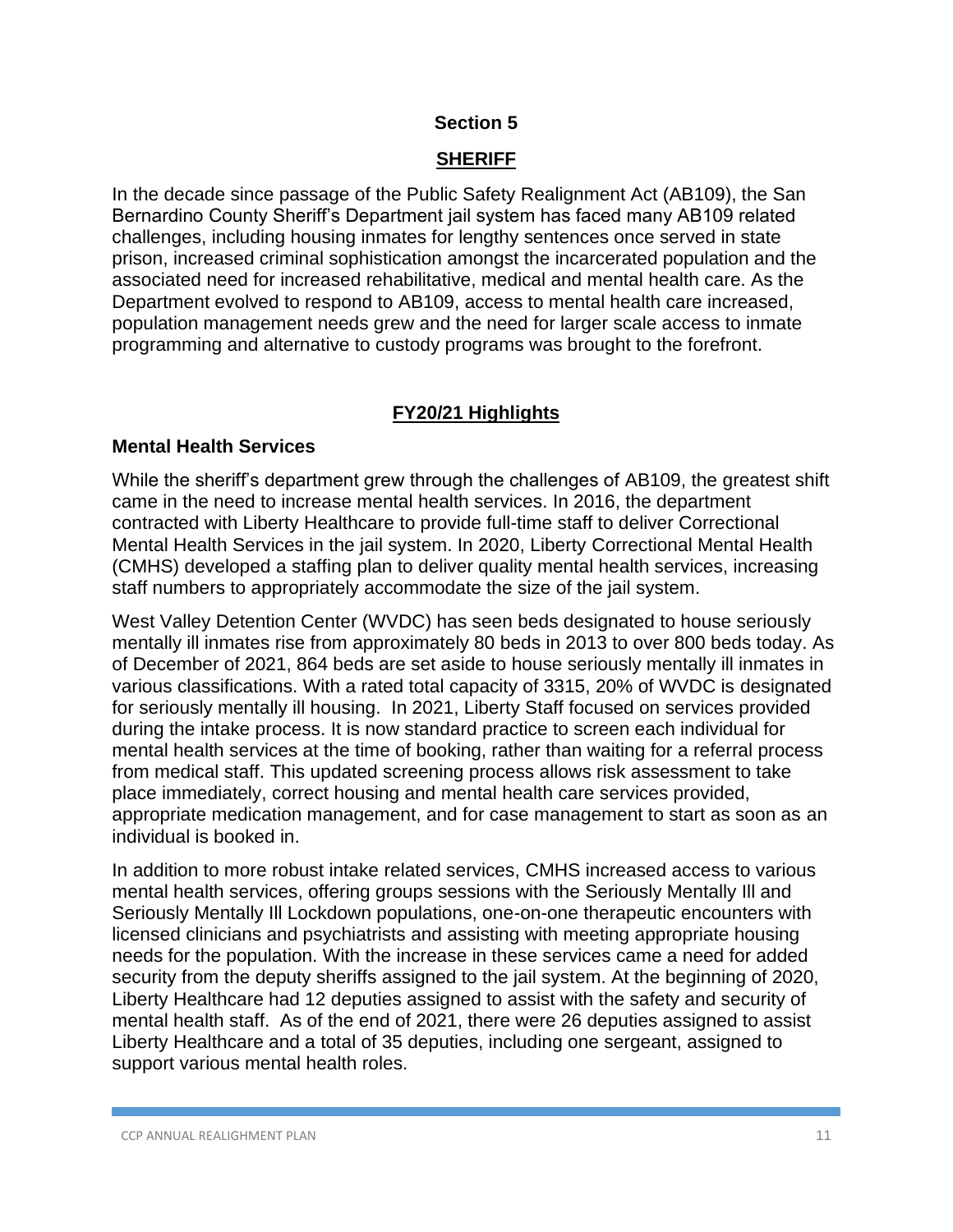#### **Population Management**

As the Department evolved to meet the demands of AB109, the responsibility of the Population Management Unit (PMU) changed significantly. Within PMU, the Detention Review Unit and Early Release Unit grew to meet the increased population management needs of the Department. Challenges brought on by the COVID 19 event in 2020 and 2021 further complicated population management concerns. For over six months, the California Department of Corrections and Rehabilitation (CDCR) stopped accepting people sentenced to state prison and these individuals were left to serve their state prison sentence in the county jail. As a result, PMU expanded early release criteria to allow AB109 inmates with as many as 180 days remaining on their sentence to be released.

During the last decade, the department relied on the Electronic Confinement Program (ECP) and the Work Release Program (WRP) to assist with population management. Over the course of AB109 implementation, these two programs allowed for approximately 1900 AB109 inmates to be released and ease the burden on the county jail system. On July 1st, 2020, Assembly Bill 1869 (AB1869) was enacted. This bill halted all programs that collected fees from individuals participating in ECP and WRP. As a result, the Department modified criteria in determining who would be considered for release from custody onto an alternative to custody program and began using ECP releases as a program related and special needs tool rather than making the option widely available to the incarcerated general population.

## **Community Service and Reentry Division**

On July 3, 2021, the Sheriff's Department formed the Community Service and Reentry Division (CSRD). CSRD aims to look at rehabilitation holistically, offering intensive psychotherapeutic, vocational and self-development programming while inmates are in custody, as well as providing former inmates with continued programming and services following their return to the community.

Recognizing that frequent users of the justice system are often homeless, have inadequately treated mental health concerns and substance use disorders, CSRD assumed management of the Department's community outreach teams – HOPE, InnROADS and START. The Department also assigned management of the Crisis Intervention Team (CIT) and CIT deputy to CSRD managers. The CIT deputy works directly with the Department of Behavioral Health and has a primary responsibility of teaching deputies how to best recognize and respond to mental health crisis and precrisis situations. This merging of related resources into a single command will allow for a unified direction when dealing with hard to serve populations and will allow for development and implementation of programs crossing the custody to community boundary, with both custody and community outreach staff working together towards common goals of reducing recidivism and efficaciously impacting social determinants of arrest and incarceration.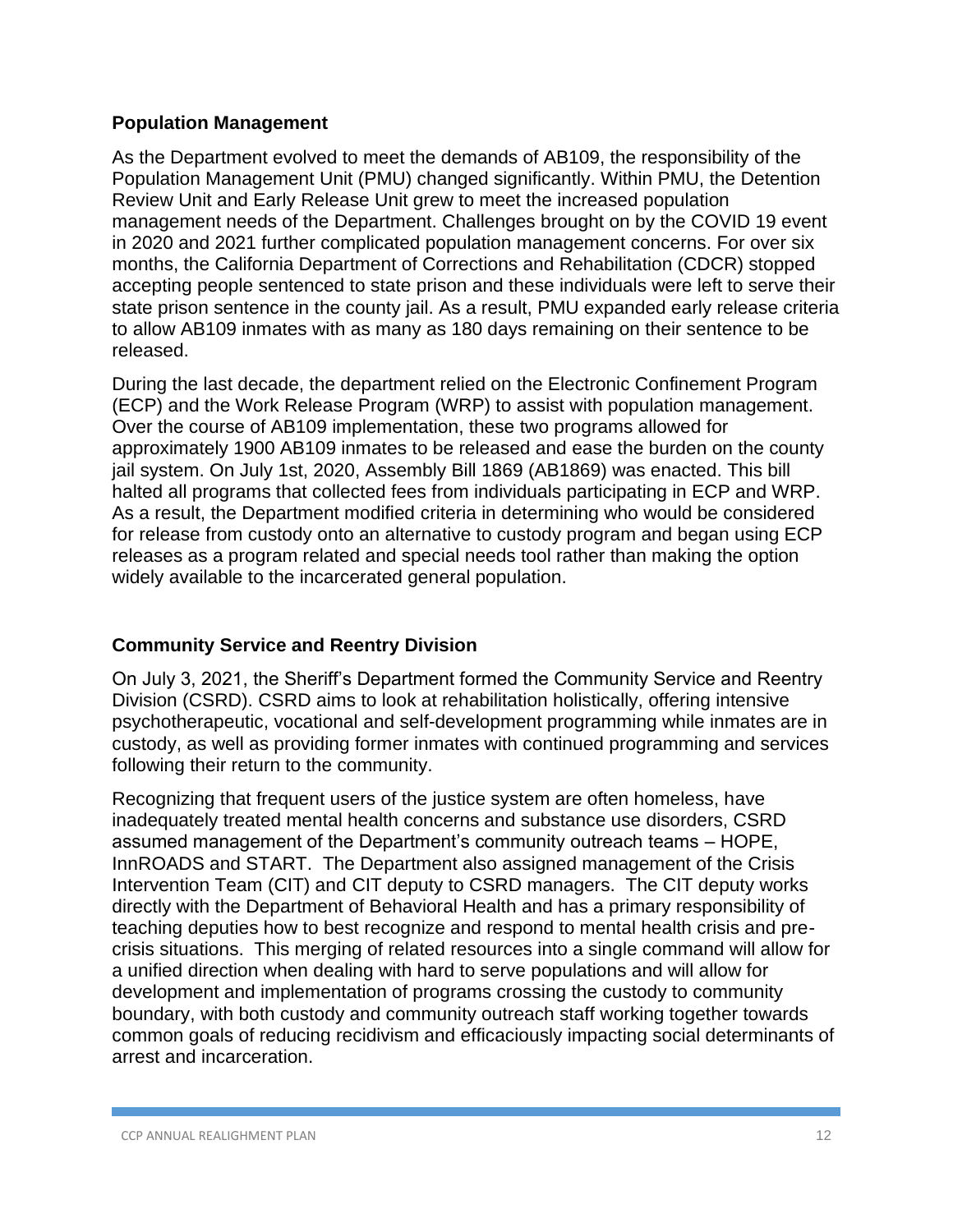During 2021, CSRD outreach teams, along with the Department of Behavioral Health, began working on proactively addressing the 100 most frequently justice involved individuals in San Bernardino County. In 2020, these 100 individuals were responsible for approximately 3% of all jail bookings at a cost of millions of dollars to taxpayers. Over 70% of these 100 individuals are mental health consumers and over 50% were either chronically or periodically homeless during 2020. During FY21/22, this proactive intervention approach to frequent users of the justice system will grow to include additional stakeholders and aims to include immediate housing and treatment options and, in the most serious cases, a path towards conservatorship.

CSRD's custody operations include the Inmate Services Unit (ISU) and the Work Release Program / Electronic Confinement Program (WRP / ECP).

ISU is responsible for education, self-development and spiritual needs of the incarcerated population. ISU has continued to build on programming designed to serve the needs of an incarcerated population that, because of AB109 and other statutory changes, face longer custody times than county jails were originally designed to accommodate and are more criminally sophisticated. As of November 30, 2021, there were 21 inmates in county custody serving sentences of three years or more, a term that historically would have resulted in state prison confinement, and 1204 inmates in county custody as a specific result of AB109 realignment (22.12% of all inmates in the county jail system).

As county jail populations have changed, so too have inmate programs. The FY20/21 goal of expanding the Parental Intervention Project (PIP) into the larger Family Attachment Intervention Through Healing Solutions (FAITHS) program was met. The research-based FAITHS program is now offering trauma-informed treatment to justice involved individuals in the county's jail system and, in 2021, piloted the first "custody to community" program that started justice involved persons in programming while in custody, then released the individuals on electronic monitors to continue psychotherapeutic programming in the community.

FY20/21 saw the conclusion of a pilot program that provided education driven tablet computers to inmates in two housing units at West Valley Detention Center. The pilot project ran from July 2020 to June 2021. 89 inmates participated in the project and completed nearly 4000 educational and self-development courses, while staff assigned to the units saw a decrease in disruptive and problematic behavior from the participant inmates.

The FY20/21 goal of increasing ISU staffing and partnerships was also met. The addition of an Inmate Program Coordinator to the unit was approved, a second social worker, three jail chaplains and a new bakery arts instructor were all hired. ISU built the first "pathway to employment" partnership with Corky's Kitchen – an Inland Empire restaurant chain that agreed to hire successful bakery and culinary arts inmate students following their release from jail, along with considering their custody training as work experience for determining employment qualifications, salary and benefits.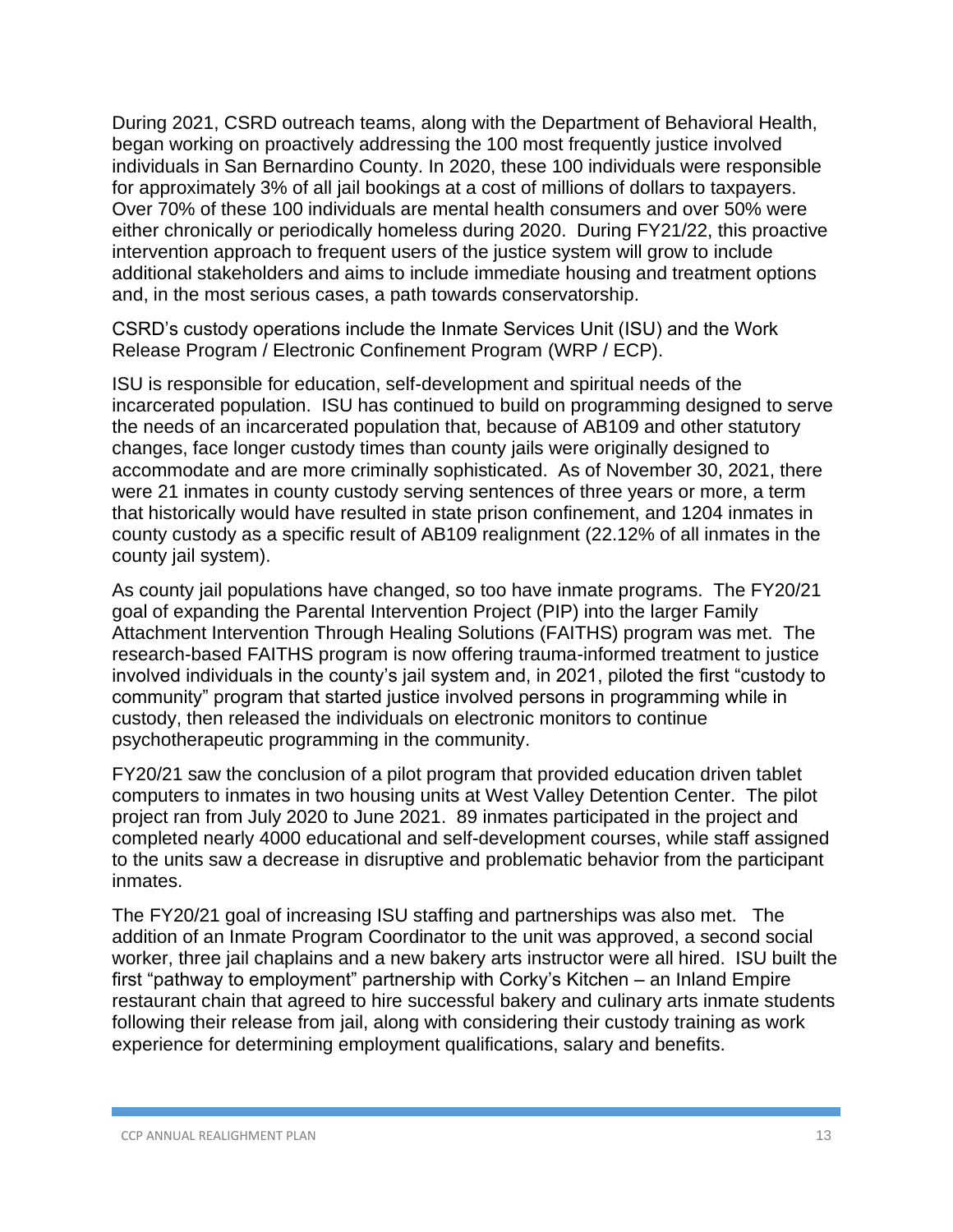Although AB1869 halted much of the "in custody" release workload, WRP/ECP continued to handle a significant booking and monitoring population. During 2021, WRP/ECP completed 3,422 new booking, placed 1,867 out of custody participants onto ankle monitors and released 30 people from custody onto ankle monitors. WRP/ECP is now incorporated into the greater CSRD mission with the goal of assisting with an "alternatives to custody" model being developed by CSRD staff. WRP/ECP began working with ISU to, for the first time, use electronic monitoring and early release as a portion of a program designed to move low risk, screened inmates out of jail and into community-based custody with treatment and services provided throughout the process.

# **Goals FY21/22**

The Community Service & Reentry Division (CSRD) is entering a growth phase and aims to expand staffing and services to reach a greater portion of the justice involved population, both incarcerated and post-incarcerated.

CMHS, Population Management and CSRD will aim to work more closely together on serving populations collaboratively. Such efforts could include development of programbased classification (a function of PMU), which would allow incarcerated persons to be moved around the jail system so they are housed where programs most suiting their needs exist. Further relationships will be built between CSRD staff, CMHS staff and public and private mental health stakeholders to ensure the transition back into our communities is as trouble free as possible for justice involved persons with mental illness.

CSRD staff is currently working through relationship and contract building with HelpingHearts, a Riverside based housing option for justice involved persons with mental illness. CMHS and the Department of Behavioral Health are both partners in the process. During FY21/22, this collaboration should provide an option for CMHS to place mentally ill former inmates as they leave custody and move into the care of DBH.

During FY21/22, CSRD will continue to work on securing a facility outside the county jail system in which the Division can offer community-facing treatment and programming to recently released justice involved persons and those in the community who are in need of housing, mental health and other services. Future growth of services could include partnerships with behavioral health providers, workforce development providers and both public and private stakeholders in the justice and outreach systems to provide for a myriad of services at a single, easily accessible location.

During FY21/22, CSRD aims to increase staffing to provide additional services in both the custody and community facing environments. The Division currently has several vacant social worker and counselor positions that management will attempt to fill through traditional hiring or through contracts. CSRD is also considering further expansion to the FAITHS program to include substance use counseling services and partnerships with additional universities to expand internship opportunities.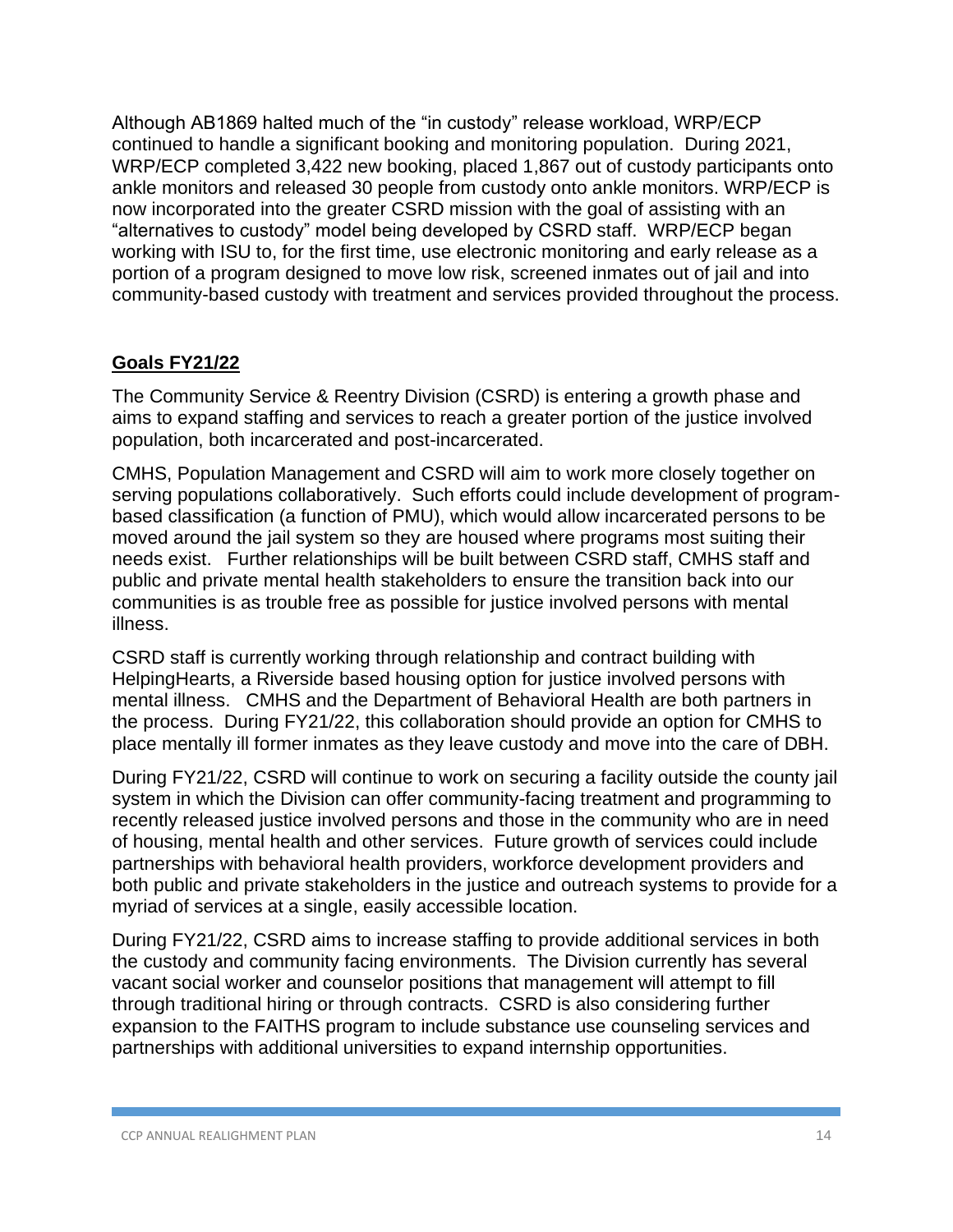CSRD aims to increase alternatives to custody options for lower risk offenders. These options could include increased use of electronic monitoring to release qualified inmates from the jail and into community-based custody, increased use of electronic monitoring releases as a portion of programming and increased opportunities for work release inmates to complete their sentences at sites closer to their homes and more accessible to them.

CSRD staff is working towards a large-scale deployment of tablet computers to the incarcerated population. In 2021, California Public Utilities Commission action changed the commission structure for incarcerated persons phone services. This change will dramatically impact commissions used to finance virtually all custody-based programs delivered by CSRD. Tablet computers will help supplant these lost revenues through use of text and electronic messaging, entertainment rentals and purchases and other premium content. Maintenance of these revenues is crucial to supporting existing, and adding new, rehabilitative programming.

In addition to the expanding revenue, tablet computers will offer a large increase to education and religious programming offered to the entire incarcerated population, provide increased access to law library services and move almost all inmate mail to a digital format, reducing the flow of drugs into the jail and potentially freeing up some staff who currently work in mail rooms, opening, sorting and delivering inmate mail.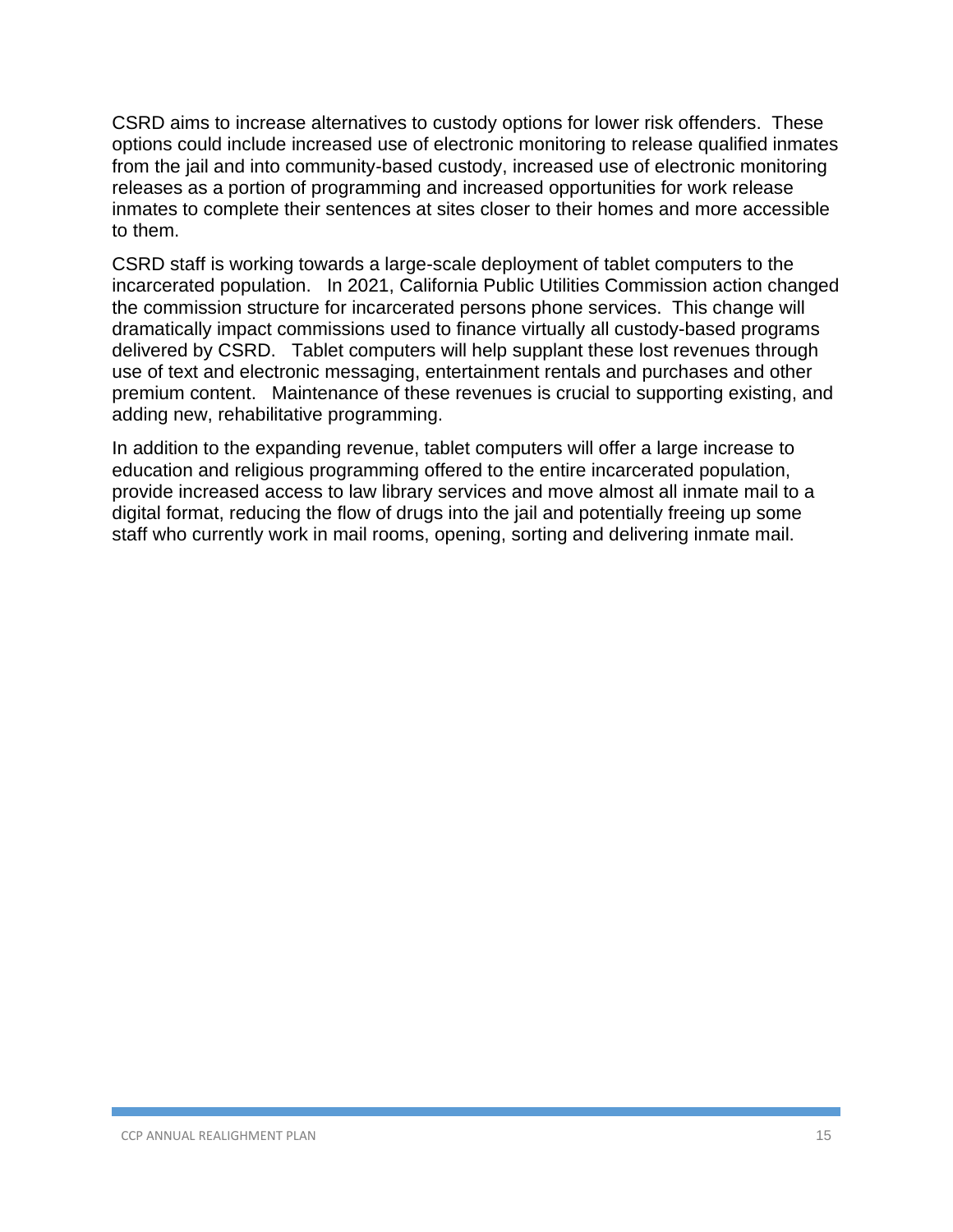## **DISTRICT ATTORNEY'S OFFICE**

Public Safety Realignment (AB109) allocation funds several positions at the District Attorney to accomplish the Department's goals:

**Deputy District Attorneys** – A total of four (4) positions have been funded since 2012 to ensure adequate staffing for PRCS and Parole Revocation Hearings. Volume for these hearings steadily increased following the passage of AB109. As the Department reported in 2012, the average number of hearings was 155 per month. In 2013, it more than doubled to 365 hearings per month. After July 1, 2013, when parole revocation became an activity handled by the District Attorney, the Department started to experience increases averaging 385 hearings per month. These cases have continued to increase annually, as have caseloads resulting from individuals previously sentenced to prison who now receive sentences of probation or county prison.

In 2018 a fifth Deputy District Attorney position was added to serve as the Major Fraud Prosecutor. White-collar crime can inflict serious financial harm upon a large group of victims in a short amount of time. Insidious lies can bankrupt businesses, deplete retirement accounts, or cause losses of family homes and other financial assets. Moreover, using today's technology, concealment of fraud has become easier while, conversely, detection has become more difficult. In response, the District Attorney continues the commitment to combat today's sophisticated fraud with investment in the Major Fraud Unit. Experienced, well-trained personnel will give special attention to the investigation and prosecution of white-collar crime. In keeping with the District Attorney's Mission Statement, the Major Fraud Unit will serve the citizens of San Bernardino County by ensuring justice when crimes are committed; in holding fraudsters accountable for their crimes, and protecting innocent victims. The first step in this commitment is assigning a dedicated prosecutor to handle these cases.

**Office Assistant III** – A total of nine (9) positions have been funded since 2012. Since 2012, the District Attorney has utilized Public Safety Realignment funding for Office Assistant III positions to handle PRCS and Parole Hearings, as caseloads increase and since cases are not settling at formerly experienced rates. These positions also assist victims of crime through various processes, including processing documents for reimbursements as a result of victimization. While case filings are increasing, cases are not settling at the same rate as had occurred prior to the passage of AB109. Specifically, due to jail overcrowding, defendants and their attorneys are opting to take matters to trial or further litigate matters, possibly with the knowledge that of limited available jail spaces. At times, matters will progress further toward trial simply because of disagreements between parties as to sending a defendant to state prison versus county jail/prison. Three of the nine Office Assistant III positions (added in 2020), were due to increases in caseloads and discovery obligations because of legislative changes. Assistance to victims of crime continues to rise.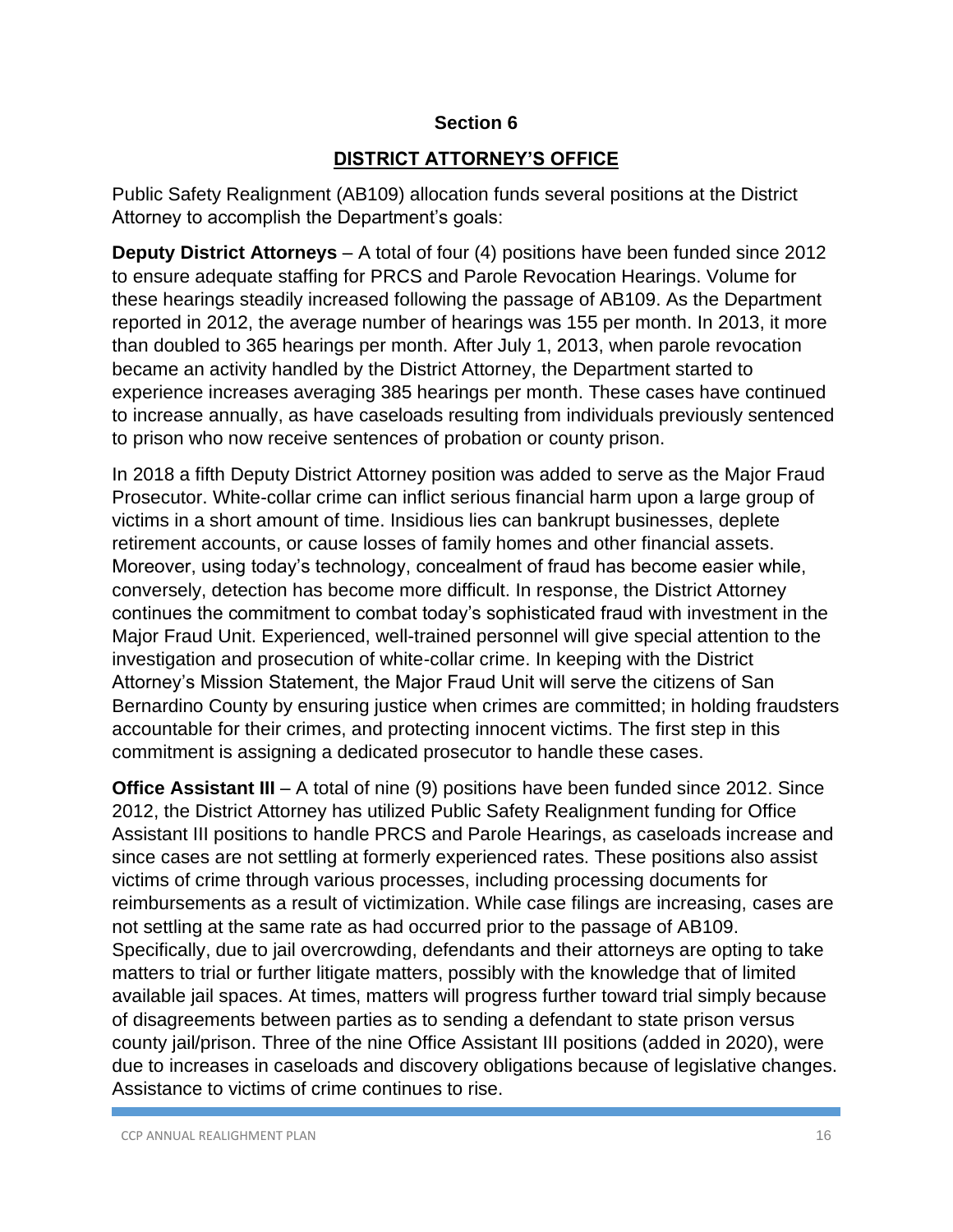**Victim Advocate II** – A total of three (3) positions have been funded since 2012. Victim Advocates provide support to victims of crime both in-court and in other capacities. With the jail overcrowding described above, defendants in cases involving victim of crimes that would normally be housed in State Prison can now potentially be sent to county prison. This increased population in local jails means that in cases of traditionally lowerseverity victim crimes (such as many domestic violence cases), defendants are released sooner than they would otherwise have been prior to the imposition of AB109. Victim Advocates within the Department spend additional time explaining court processes, the current status (i.e., capacity issues) of the jail system, and the likelihood of defendants being released earlier as a result. Additionally, Victim Advocates assist victim of crime in registering for the National Victim Notification Network (VINELink) program. Victim Advocates currently process more claims for assistance in shorter timeframes than they have done in the past (including processes for relocation of victims and other such services), given the possibility of early releases for defendants.

**Senior Investigators** – A total of seven (7) positions have been funded since 2013. A new component to the 2013 Community Corrections Partnership (CCP) plan was the inclusion of Senior Investigators. In 2013, five Senior Investigators were funded through CCP allocations. The direct purpose of these positions is to fill necessary trial preparation units related to matters going to trial. Senior Investigators are needed to conduct follow-up investigations on matters that are pending trial and service of subpoenas and transportation of witnesses. With the closure of the Needles and Barstow Courts, victims with little or no transportation options (private or public transportation) struggle to travel from those locations to Victorville for court and testimony without assistance. This same phenomenon existed with the closure of Chino and will arise again with the impending closure of the Fontana criminal courts.

To meet the District Attorney's constitutional and statutory obligations to bring these matters to trial effectively and efficiently, the Department sought and received funding for additional positions, as well as for costs related to transportation of witnesses and victims. As presented to the CCP committee in 2013, fifteen (15) Investigator positions were cut from the District Attorney's budget between 2008 and 2012. The addition of new Investigator positions in 2013 mirrored 2006 staffing levels, while the workload has significantly increased within the same period. In 2019, two additional Investigators were added to handle threat assessments and protection of District Attorney personnel. Responsibilities include:

- 1. Investigating any threats made towards Deputy District Attorneys;
- 2. Providing and coordinating protection and security protocols resulting from any investigation; and
- 3. Providing security protection for the District Attorney.

From 2013 to 2019, Deputy District Attorneys and family members were subject to threats and assaultive conduct, which required investigation. In several instances, staff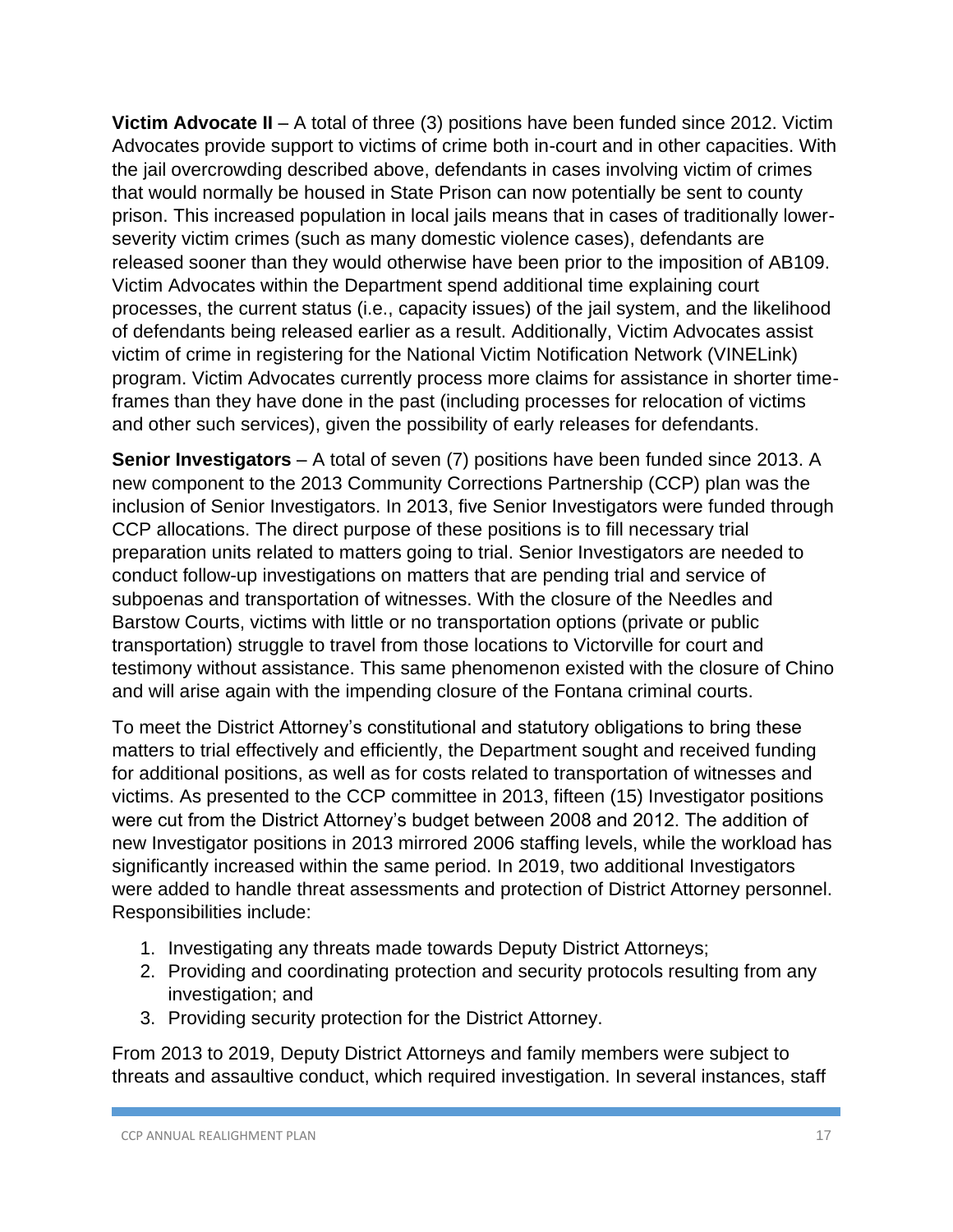members were followed leaving our office or the courthouse, including an incident of a staff member being confronted at home and one in which a staff member was attacked while jogging outside of work. In 2018, over ten documented attacks occurred, leading to two prosecutors resigning and moving residence to avoid continuous threats to their families.

**Business System Analyst II** - One position was added in 2014. The purpose of the BSA II position is to modify the Department's case management system to track activities related to AB109 more readily. This position continues to work on re-tooling the Department's new case management system to allow ongoing tracking. The Business Analyst position will coordinate the current expansion of the Department's reporting infrastructure. This includes SQL Server Reporting Services, SQL Server Integration Services, and SQL Server Analysis Services. The Business Analyst II position also developed Key Performance Indicator requirements for the Executive Management Dashboard; a tool that generates statistics and facts on current AB109 related operations for increased efficiency. The requirements will create business rules for real-time error and fact-checking capabilities.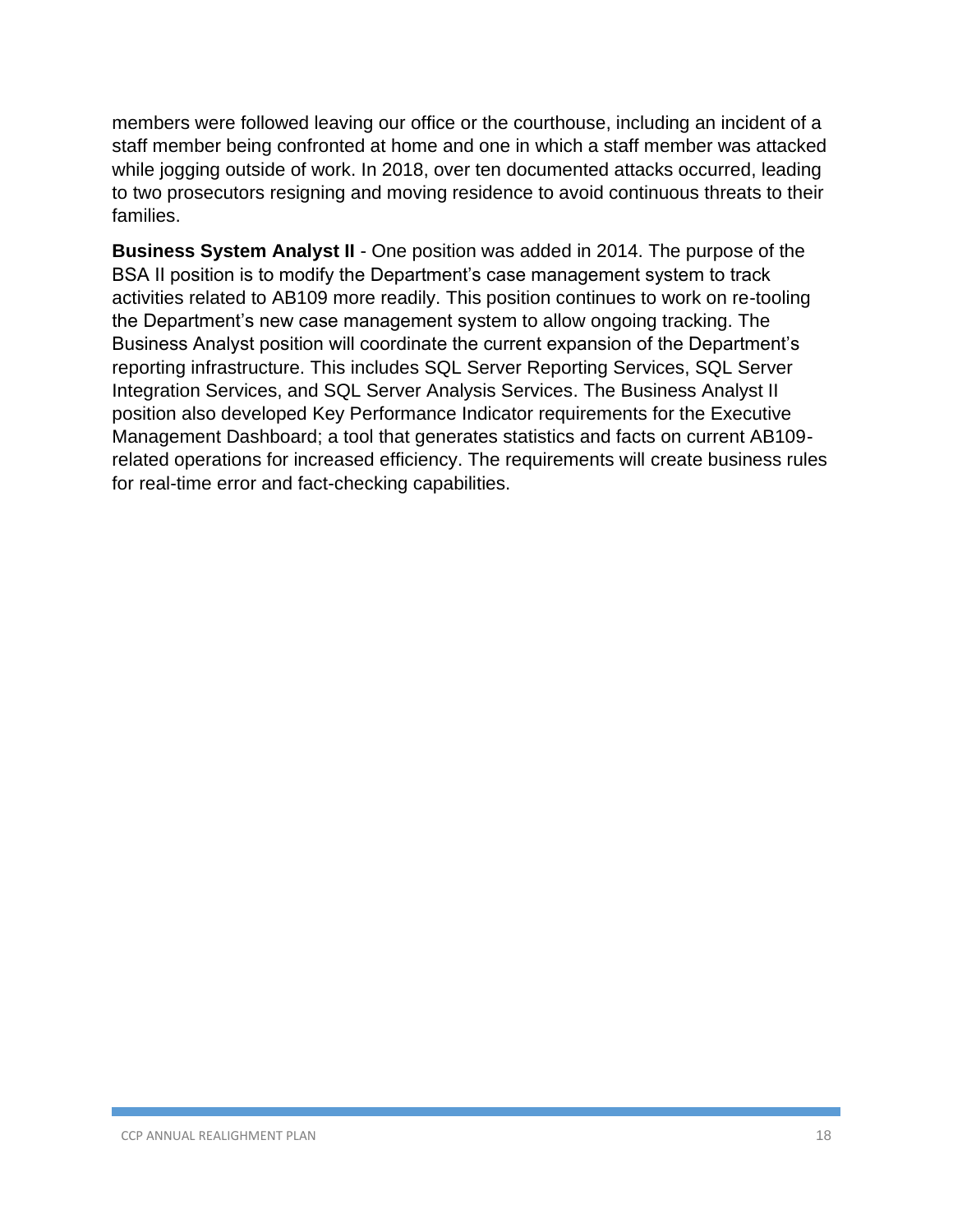## **PUBLIC DEFENDER**

The Public Defender allocates its Public Safety Realignment (AB109) funding to improve the Department's client's ability to transition from county jail detention to the community. By strategically allocating human and technical resources, the Public Defender seeks to avoid the release of clients into the community without access to appropriate resources and support services. The process begins in court when the Department's team of attorneys identifies vulnerable and underserved clients. Attorneys then refer each case to the social service practitioner team who coordinates with service providers, such as the Department of Behavioral Health (CTASC), Probation Department, and Veterans Affairs, in order to access housing resources, substance abuse programs, transportation services, health care, and other support services. The process requires significant information sharing, which, in part, is coordinated by Public Defender's Office Assistants. By prioritizing early needs assessments, Public Defender staff work diligently to connect clients to services when their vulnerabilities impede success.

The Public Defender's commitment to holistic representation enables its clients to begin the process of change. The Department's interdisciplinary team works collaboratively in a client-centered approach, performing early needs assessments and allowing clients to benefit from support services, diversion programs, and other opportunities to exit the criminal justice system and regain stability in the community. Knowledgeable, responsive, and experienced Public Defender staff improve client well-being and provide a roadmap to access social services that will decrease recidivism and improve the safety of our community. Realignment funds the process of change within the Public Defender's office.